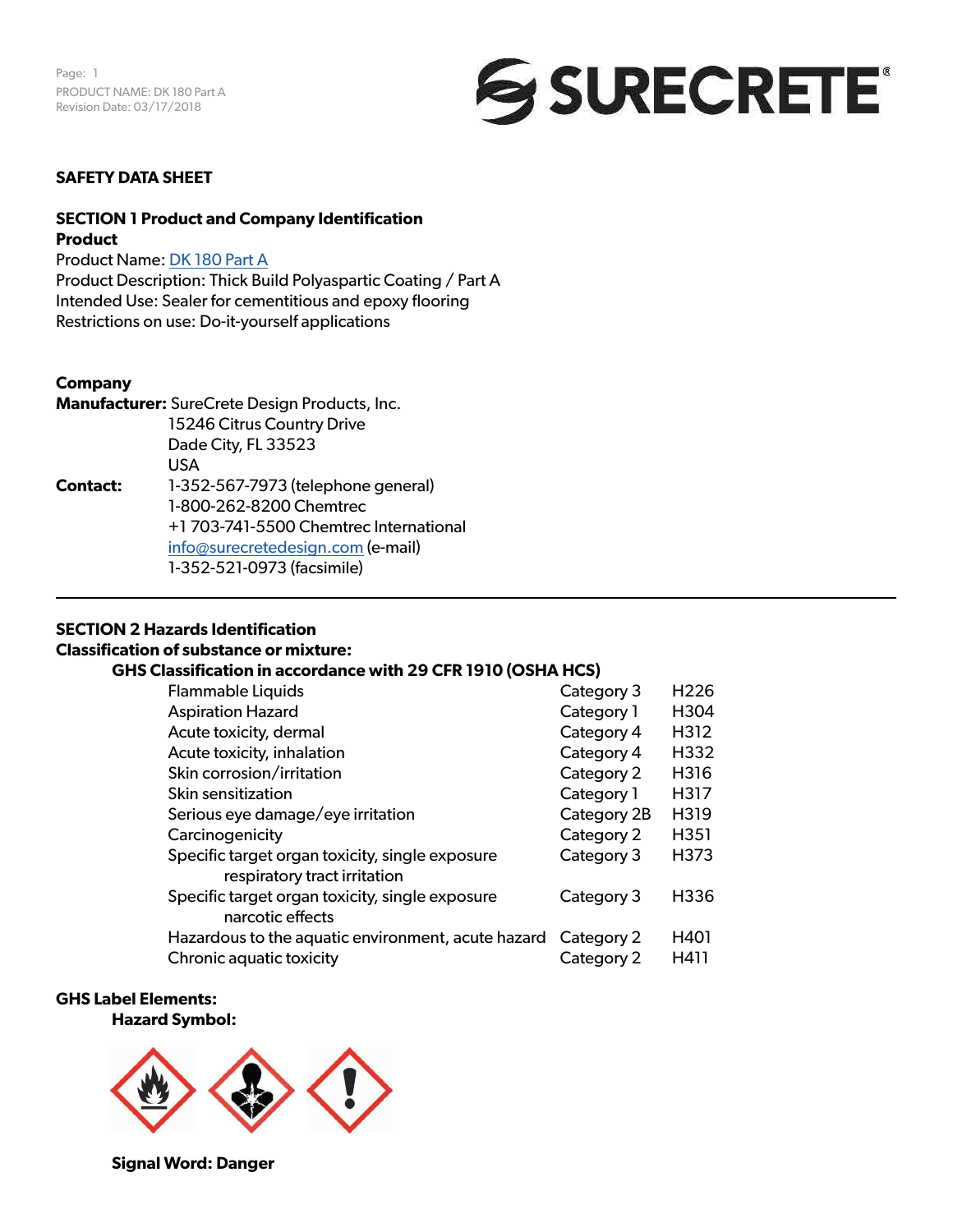Page: 2 PRODUCT NAME: DK 180 Part A Revision Date: 03/17/2018



# **Label Hazard Statements:**

H226: Flammable liquid and vapor.

H304: May be fatal if swallowed and enters airways.

- H312 + H332: Harmful in contact with skin or inhaled.
- H315: Causes skin irritation.
- H317: May cause an allergic skin reaction.
- H320: Causes eye irritation.
- H332: Harmful if inhaled.
- H336: May cause drowsiness or dizziness.
- H351: Suspected of causing cancer.

# **Label Precautionary Statements:**

- P201: Obtain special instructions before use.
- P202: Do not handle until all safety precautions have been read and understood.
- P210: Keep away from heat/sparks/open flames/hot surfaces. -- No smoking.
- P233: Keep container tightly closed.
- P240: Ground / bond container and receiving equipment.
- P241: Use explosion-proof electrical, ventilating, and lighting equipment.
- P242: Use only non-sparking tools.
- P243: Take precautionary measures against static discharge.
- P260: Do not breathe dust/fume/gas/mist/vapors/ spray.
- P264: Wash skin thoroughly after handling.
- P271: Use only outdoors or in a well-ventilated area.
- P272: Contaminated work clothing should not be allowed out of the workplace.
- P280: Wear protective gloves/protective clothing/eye protection/face protection.

P301 + P310 + P331: IF SWALLOWED: Immediately call a POISON CENTER or doctor/physician. Do NOT induce vomiting.

P303 + P361 + P353 + P313: IF ON SKIN (or hair): Take off immediately all contaminated clothing. Rinse skin with water/shower. Get medical advice/ attention.

P304 + P340: IF INHALED: Remove person to fresh air and keep comfortable for breathing.

P305 + P351: IF IN EYES: Rinse cautiously with water for several minutes. Remove contact lenses if present and easy to do. Continue rinsing.

- P337 + P313: If eye irritation persists: Get medical advice/ attention.
- P363: Wash contaminated clothing before reuse.
- P308 + P313: IF exposed or concerned: Get medical advice/ attention.
- P312: Call a POISON CENTER or doctor/physician if you feel unwell.
- P333 + P313: If skin irritation occurs: Get medical advice/ attention.
- P370 + P378: In case of fire: Use water fog, foam, dry chemical or carbon dioxide ( $CO<sub>2</sub>$ ) to extinguish.
- P403 + P235: Store in a well-ventilated place. Keep cool.
- P405: Store locked up.
- P501: Dispose of contents and container in accordance with local regulations.

**Physical / Chemical Hazards:** Material can accumulate static charges which may cause an ignition. Material can release vapors that readily form flammable mixtures. Vapor accumulation could flash and/or explode if ignited.

**Health Hazards:** May be irritating to the respiratory tract - effects are reversible. Repeated exposure may cause skin dryness or cracking. Mildly irritating to skin. May be irritating to the eyes, nose, throat, and lungs. May cause central nervous system depression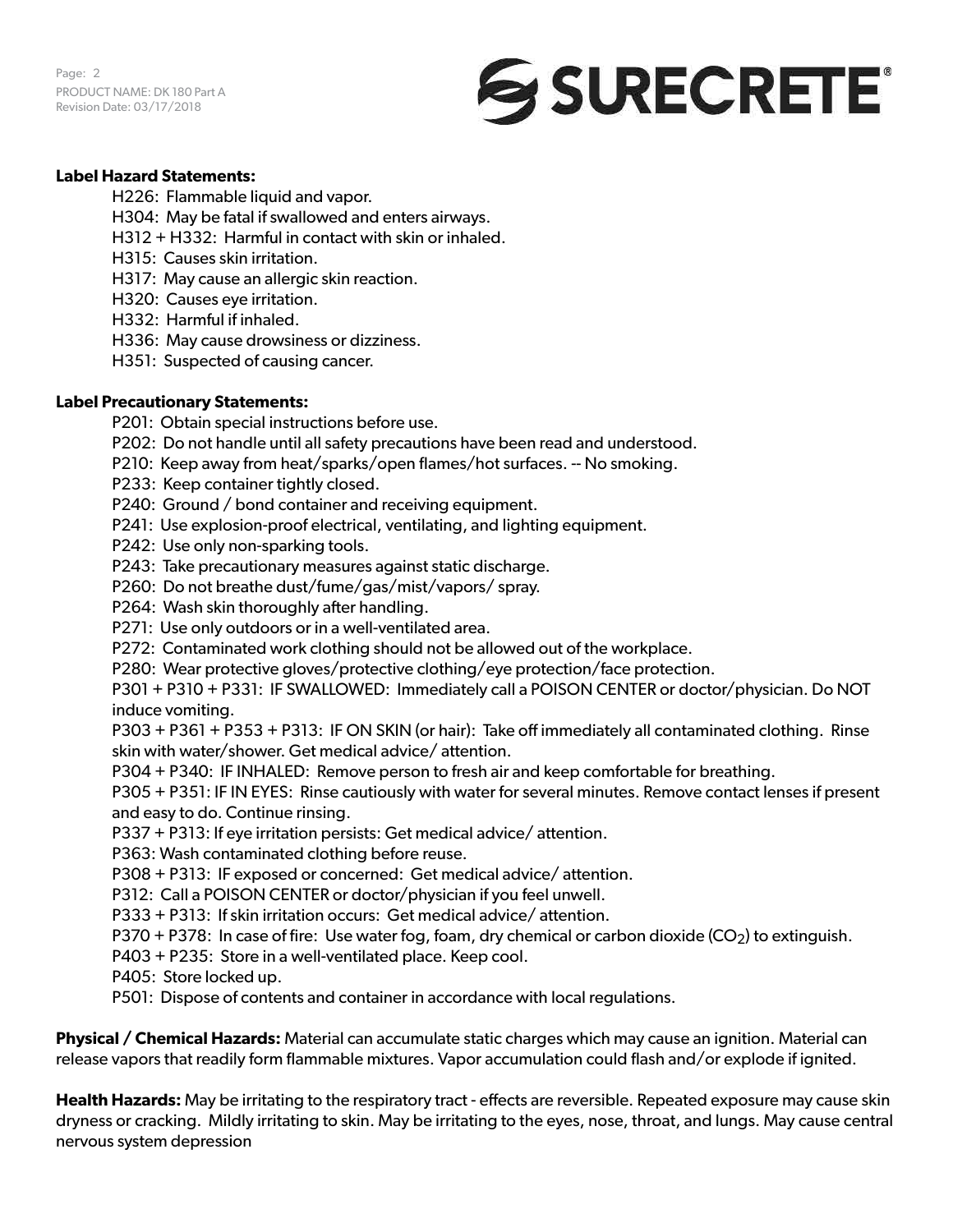

**Environmental Hazards:** Expected to be toxic to aquatic organisms. May cause long-term adverse effects in the aquatic environment.

# **Hazard Ratings**

|             | health | flammability | $^+$ reactivity $\cdot$ |
|-------------|--------|--------------|-------------------------|
| <b>HMIS</b> |        |              |                         |
| NEPA        |        |              |                         |

# **SECTION 3 Composition / Information on Ingredients**

This material is regulated as a mixture

| Ingredient         | $CAS \#$       | EC#                           | % (by weight) |
|--------------------|----------------|-------------------------------|---------------|
| <b>Hazardous</b>   |                |                               |               |
| Xylene             | 1330-20-7      | 215-535-7                     | <29%          |
| Ethylbenzene       | $100 - 41 - 4$ | <b>NE</b>                     | < 12%         |
| Secondary diamines |                | Not available   Not available | $<78\%$       |

The exact percentage (concentration) of composition has been withheld as a trade secret.

# **SECTION 4 First Aid Measures**

**Inhalation:** Remove from further exposure. For those providing assistance, avoid exposure to yourself or others. Use adequate respiratory protection. If respiratory irritation, dizziness, nausea, or unconsciousness occurs, seek immediate medical assistance. If breathing has stopped, assist ventilation with a mechanical device or use mouth-tomouth resuscitation.

**Skin Contact:** Wash contact areas with soap and water. Remove contaminated clothing. Launder contaminated clothing before reuse.

**Eye Contact:** Flush thoroughly with water. If irritation occurs, get medical assistance.

**Ingestion:** Seek immediate medical attention. Do not induce vomiting. If vomiting occurs, keep head low so that stomach content does not get into the lungs.

**Most important symptoms/effects, acute and delayed:** Irritation. Drowsiness and dizziness.

**Indication of immediate medical attention and special treatment needed:** In case of shortness of breath, give oxygen. Keep victim warm. Keep victim under observation. Symptoms may be delayed.

**General information:** If exposed or concerned: get medical attention/advice. Ensure that medical personnel are aware of the material(s) involved, and take precautions to protect themselves. Show this safety data sheet to the doctor in attendance. Wash contaminated clothing before reuse.

#### **SECTION 5 Fire Fighting Measures**

**Appropriate Extinguishing Media:** Foam, CO<sub>2</sub>, Dry chemical, water spray or fog.

**Inappropriate Extinguishing Media:** Solid streams of water.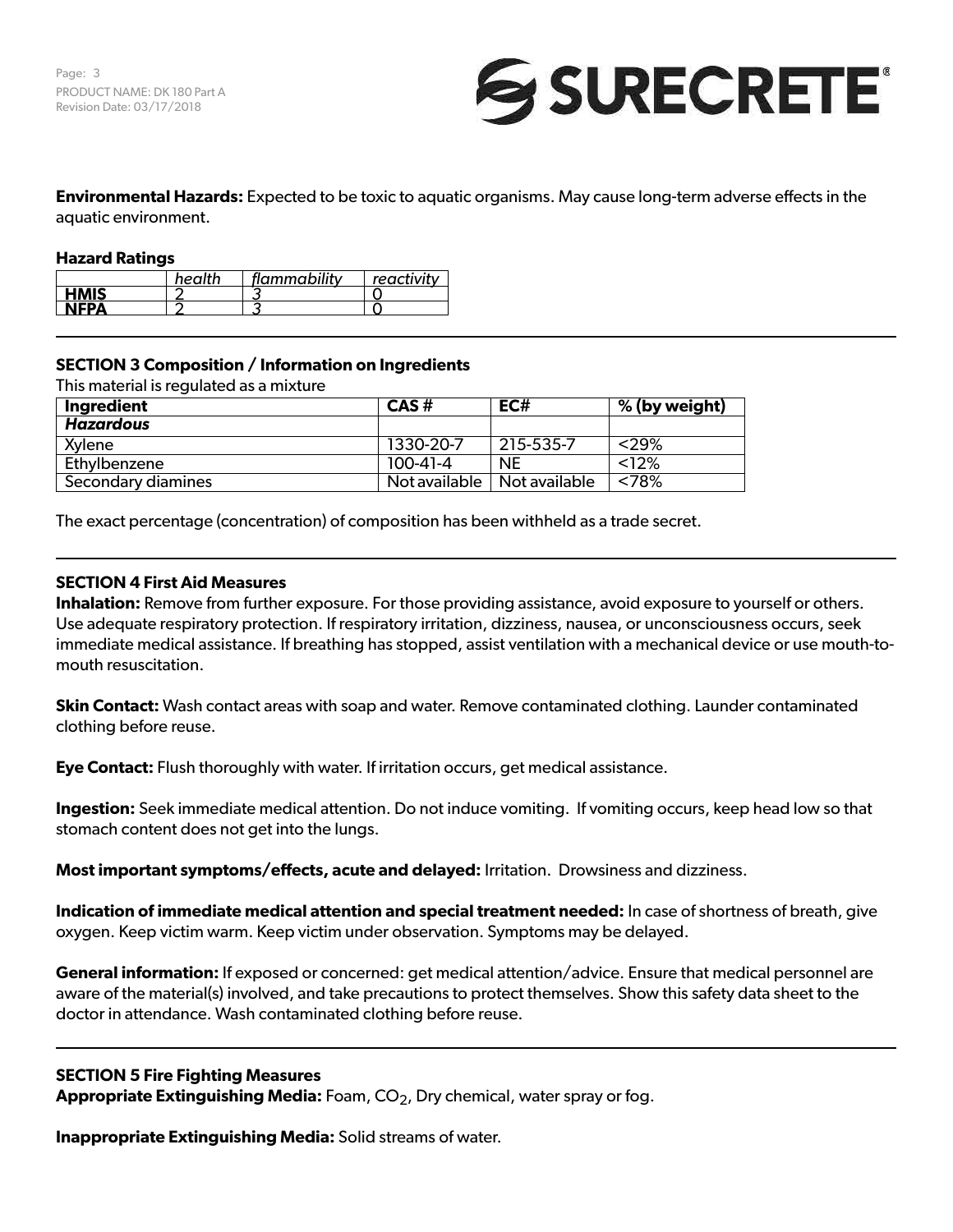Page: 4 PRODUCT NAME: DK 180 Part A Revision Date: 03/17/2018



**Fire Fighting Equipment / Instructions:** Wear full protective clothing, including helmet, self-contained positive pressure or pressure demand breathing apparatus, protective clothing and face mask. Withdraw immediately in case of rising sound from venting safety devices or any discoloration of tanks due to fire. Fight fire from maximum distance or use unmanned hose holders or monitor nozzles. Move containers from fire area if you can do it without risk. In the event of fire, cool tanks with water spray. Cool containers exposed to flames with water until well after the fire is out. For massive fire, use unmanned hose holders or monitor nozzles; if this is impossible, withdraw from area and let fire burn. Vapors may form explosive air mixtures even at room temperature. Prevent buildup of vapors or gases to explosive concentrations. Some of these materials, if spilled, may evaporate leaving a flammable residue. Water runoff can cause environmental damage. Use compatible foam to minimize vapor generation as needed. Use water spray to cool unopened containers.

**Unusual Fire Hazards:** Vapors are flammable and heavier than air. Vapors may travel across the ground and reach remote ignition sources causing a flashback fire danger. Hazardous material. Firefighters should consider protective equipment indicated in Section 8. Use water spray to cool unopened containers. Burning produces noxious and toxic fumes. Downwind personnel must be evacuated. Ammonia gas may be liberated at high temperatures. In case of incomplete combustion an increased formation of oxides of nitrogen (NOx) is to be expected. Incomplete combustion may form carbon monoxide.

**Hazardous Combustion Products:** Incomplete combustion products, Smoke, Toxic Fumes, Oxides of carbon.

**Flammability Properties** Flash Point: 31 °C (89 °F) Auto ignition Temperature: 529 °C (984 °F)

# **SECTION 6 Accidental Release Measures**

**Personal Precautions, Protective Equipment, Emergency Procedures:** Keep unnecessary personnel away. Local authorities should be advised if significant spills cannot be contained. Keep upwind. Keep out of low areas. Ventilate closed spaces before entering. Do not touch damaged containers or spilled material unless wearing appropriate protective clothing. See Section 8 of the SDS for Personal Protective Equipment.

**Methods and Materials for Containment and Clean-up:** Eliminate all ignition sources (no smoking, flares, sparks or flames in immediate area). Extinguish all flames in the vicinity. Keep combustibles (wood, paper, oil, etc.) away from spilled material.

*Large Spills:* Stop the flow of material, if this is without risk. Dike the spilled material, where this is possible.

*Small Spills:* Use a non-combustible material like vermiculite, sand or earth to soak up the product and place into a container for later disposal. Cover with plastic sheet to prevent spreading. Collect spillage. Following product recovery, flush area with water. Prevent product from entering drains. Do not allow material to contaminate ground water system. Clean surface thoroughly to remove residual contamination. Wipe up with absorbent material (e.g. cloth, fleece). Never return spills in original containers for reuse. Prevent entry into waterways, sewers, basements or confined areas. Stop leak if you can do so without risk. This material is a water pollutant and should be prevented from contaminating soil or from entering sewage and drainage systems and bodies of water. Dike the spilled material, where this is possible. Eliminate all ignition sources (no smoking, flares, sparks, or flames in immediate area). Absorb spill with vermiculite or other inert material, then place in a container for chemical waste. Clean surface thoroughly to remove residual contamination. Should not be released into the environment. Do not allow material to contaminate ground water system. Prevent product from entering drains.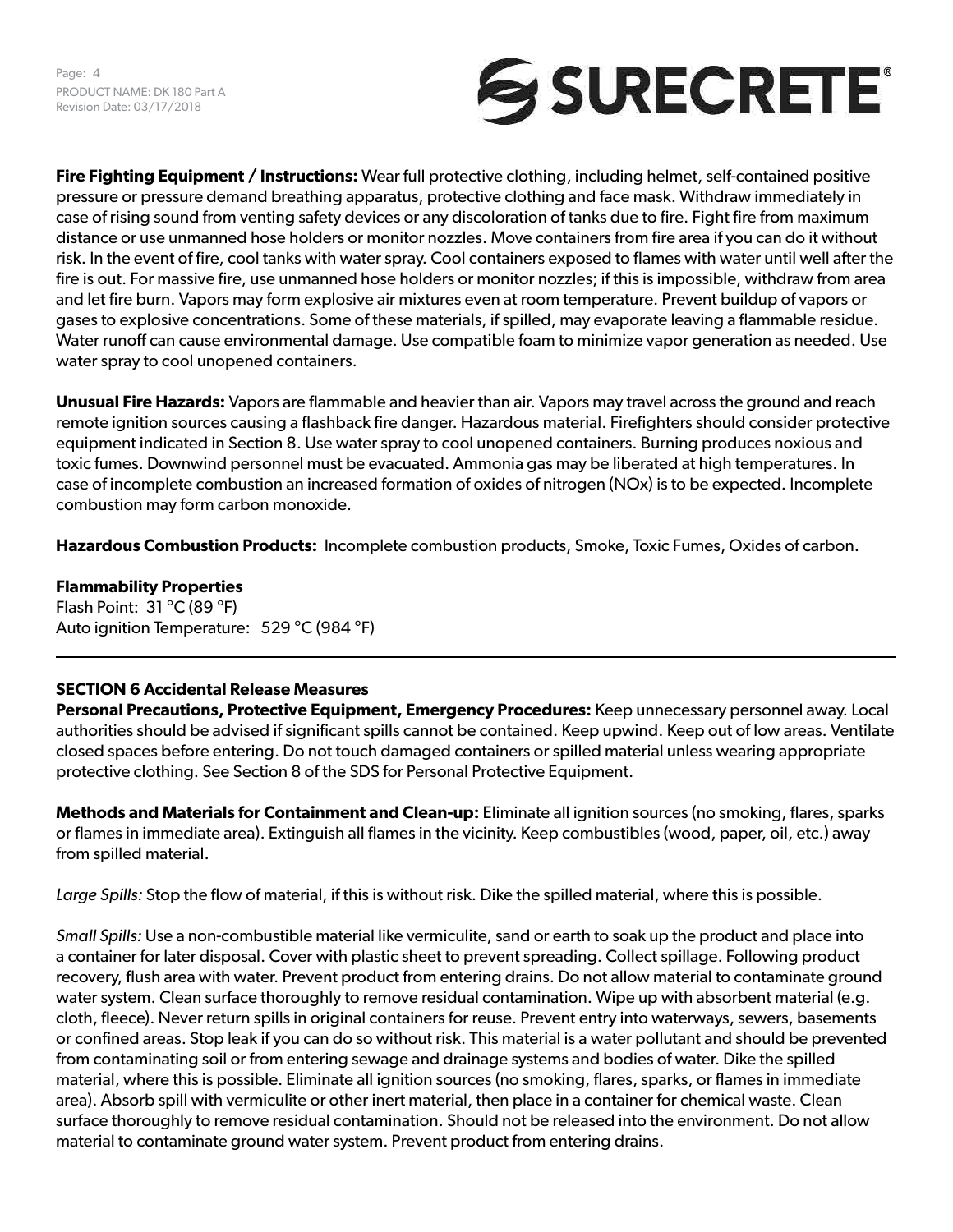Page: 5 PRODUCT NAME: DK 180 Part A Revision Date: 03/17/2018



**Environmental precautions:** If facility or operation has an "oil or hazardous substance contingency plan", activate its procedures. Stay upwind and away from spill. Wear appropriate protective equipment including respiratory protection as conditions warrant. Do not enter or stay in area unless monitoring indicates that it is safe to do so. Isolate hazard area and restrict entry to emergency crew. Flammable. Review Firefighting Measures, Section 5, before proceeding with clean up. Keep all sources of ignition (flames, smoking, flares, etc.) and hot surfaces away from release. Contain spill in smallest possible area. Recover as much product as possible (e.g. by vacuuming). Stop leak if it can be done without risk. Use water spray to disperse vapors. Spilled material may be absorbed by an appropriate absorbent, and then handled in accordance with environmental regulations. Prevent spilled material from entering sewers, storm drains, other unauthorized treatment or drainage systems and natural waterways. Contact fire authorities and appropriate federal, state and local agencies. If spill of any amount is made into or upon navigable waters, the contiguous zone, or adjoining shorelines, contact the National Response Center at 1-800-424- 8802. For highway or railways spills, contact Chemtrec at 1-800-424-9300.

# **SECTION 7 Handling and Storage**

**Handling:** Eliminate sources of ignition. Avoid spark promoters. Ground/bond container and equipment. These alone may be insufficient to remove static electricity. Wear personal protective equipment. Do not breathe gas/ fumes/vapor/spray. Avoid contact with eyes, skin, and clothing. Do not taste or swallow. Avoid prolonged exposure. Use only with adequate ventilation. Wash thoroughly after handling. The product is extremely flammable, and explosive vapor/air mixtures may be formed even at normal room temperatures. DO NOT handle, store or open near an open flame, sources of heat or sources of ignition. Protect material from direct sunlight. Take precautionary measures against static discharges. All equipment used when handling the product must be grounded. Use nonsparking tools and explosion-proof equipment. When using, do not eat, drink or smoke. Avoid release to the environment.

**Storage:** Flammable liquid storage. Do not handle or store near an open flame, heat or other sources of ignition. This material can accumulate static charge which may cause spark and become an ignition source. The pressure in sealed containers can increase under the influence of heat. Keep container tightly closed in a cool, well-ventilated place. Keep away from food, drink and animal feeding stuffs. Keep out of the reach of children.

# **SECTION 8 Exposure Control / Personal Protection**

**Engineering Measures:** Air contaminant levels should be controlled below the PEL or TLV for this product (see Exposure Guidelines).

| <b>Component</b> |             | Value / Source          |           |                    |
|------------------|-------------|-------------------------|-----------|--------------------|
| Xylene           | <b>PEL</b>  | $435 \,\mathrm{mg/m^3}$ | $100$ ppm | OSHA <sub>Z1</sub> |
| Xylene           | <b>TWA</b>  | $435 \,\mathrm{mg/m^3}$ | $100$ ppm | <b>ACGIH</b>       |
| Xylene           | <b>STEL</b> | No data available       | $150$ ppm | <b>ACGIH</b>       |
| Ethylbenzene     | <b>PEL</b>  | $435 \,\mathrm{mg/m^3}$ | $100$ ppm | OSHA <sub>Z1</sub> |
| Ethylbenzene     | <b>TWA</b>  | No data available       | 20 ppm    | <b>ACGIH</b>       |

# **Exposure limit values:**

**Occupational exposure controls:** The level of protection and types of controls necessary will vary depending upon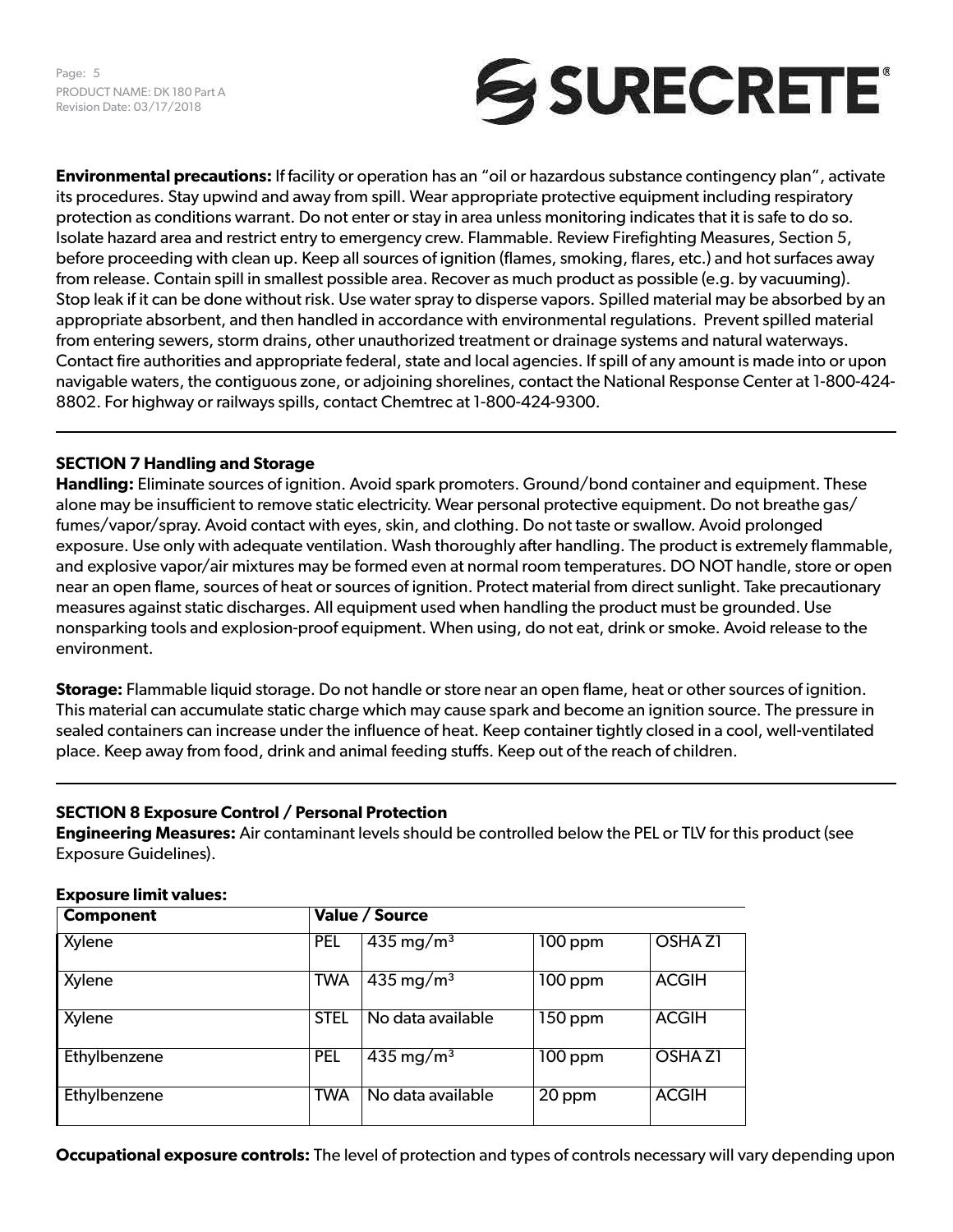Page: 6 PRODUCT NAME: DK 180 Part A Revision Date: 03/17/2018

# SURECRETE®

potential exposure conditions. Control measures to consider:

- Adequate ventilation should be provided so that exposure limits are not exceeded.
- Use explosion-proof ventilation equipment.

# **Personal Protection:**

*Respiratory protection:* Use a properly fitted, air-purifying or air-fed respirator complying with an approved standard if a risk assessment indicates this is necessary. Respirator selection must be based on known or anticipated exposure levels, the hazards of the product and the safe working limits of the selected respirator. If workplace exposure limits for product or components are exceeded, NIOSH approved equipment should be worn. Proper respirator selection should be determined by adequately trained personnel, based on the contaminants, the degree of potential exposure and published respiratory protection factors. This equipment should be available for nonroutine and emergency use.

*Hand protection:* Chemically compatible gloves.

*Eye protection:* Safety glasses with side shields or full face shield.

*Skin protection:* Minimize skin contact with appropriate long-sleeved clothing.

*Hygiene measures:* Consult supervisor for special handling instructions. Avoid contact with eyes. Avoid contact with skin. Keep away from food and drink. Wash hands before breaks and immediately after handling the product. Provide eyewash station and safety shower. Handle in accordance with good industrial hygiene and safety practice.

**Environmental exposure controls:** Emissions from work process equipment should be checked against requirements of appropriate environmental protection legislation.

#### **SECTION 9 Physical and Chemical Properties General**

Appearance: Colorless liquid. Physical state: Liquid. Form: Liquid. Color: Colorless. Odor: Aromatic. Solvent-like. Odor threshold: Not available.

# **Safety Data**

pH: Not available. Melting point/freezing point: -15 °F (-26.1 °C) Initial boiling point and boiling range: 282 °F (139 °C) Flash point: 90 °F (32 °C) Evaporation rate: Not available. Flammability (solid, gas) Not available. Flammability limit – lower: Not available. Flammability limit – upper: Not available. Explosive limit - lower (%) Not available. Explosive limit - upper (%) Not available. Vapor pressure: Not available. Vapor density Relative density: Not available. Solubility (water): Very slightly soluble. Partition coefficient: Not available. Auto-ignition temperature: 985 °F (529 °C)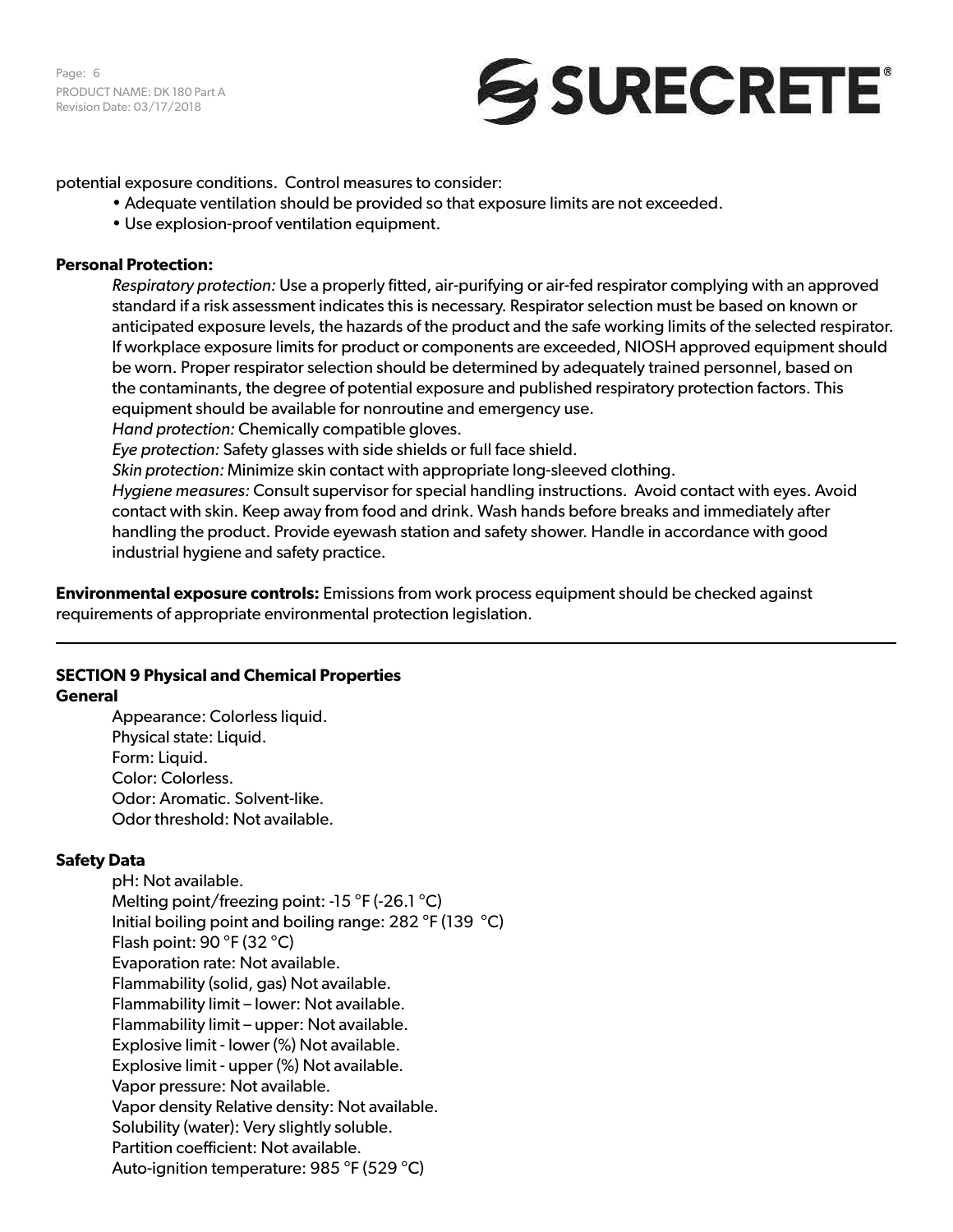Page: 7 PRODUCT NAME: DK 180 Part A Revision Date: 03/17/2018



Decomposition temperature: Not available. Viscosity Not available. VOC: <600 g/L.

# **SECTION 10 Stability and Reactivity**

**Stability:** Stable under normal conditions.

**Reactivity:** Not available.

**Conditions to avoid:** Heat, flames and sparks. Ignition sources. Contact with incompatible materials. Do not pressurize, cut, weld, braze, solder, drill, grind or expose empty containers to heat, flame, sparks, static electricity, or other sources of ignition; they may explode and cause injury or death.

**Materials to avoid:** Strong oxidizing agents. Reducing agents. Acids. Alkalis.

**Hazardous decomposition products:** Nitric acid. Ammonia Nitrogen oxides (NOx). Nitrogen oxide can react with water vapors to form corrosive nitric acid. Carbon monoxide. Carbon dioxide  $(CO<sub>2</sub>)$ .

**Hazardous polymerization:** No data available.

#### **SECTION 11 Toxicological Information**

**Route of Exposure**

**Inhalation:** Harmful if inhaled. May cause drowsiness or dizziness.

**Eye Contact:** Exposure may cause serious eye irritation, including itching, burning, redness, and tearing. **Ingestion:** May be fatal if swallowed and enters airways.

**Skin Contact:** Exposure causes skin irritation or drying. Prolonged exposure may cause dermatitis or skin cracking.

#### **Component Information**

| <b>Chemical Name</b>       | <b>Oral LD50</b>         | <b>Dermal LD50</b>                             | <b>Inhalation LC50</b>           |
|----------------------------|--------------------------|------------------------------------------------|----------------------------------|
| Xylene<br>1330-20-7        | $10 \text{ ml/kg}$ (Rat) | $>$ 5000 ml/kg (Rabbit)                        | $\frac{1}{2}$ 5922 ppm (Rat) 4 h |
| Ethylbenzene<br>$100-41-4$ | 3500 mg/kg (Rat)         | $>$ 5000 mg/kg (Rabbit)<br>17.8 ml/kg (Rabbit) | 55 mg/L, 4000 ppm (Rat) 4 h      |

**Skin corrosion/irritation:** Causes skin irritation.

**Serious eye damage/eye irritation:** Causes eye irritation

**Respiratory sensitization:** Not assigned.

**Skin sensitization:** Not assigned.

**Germ cell mutagenicity:** Not assigned.

**Carcinogenicity:** Suspected of causing cancer.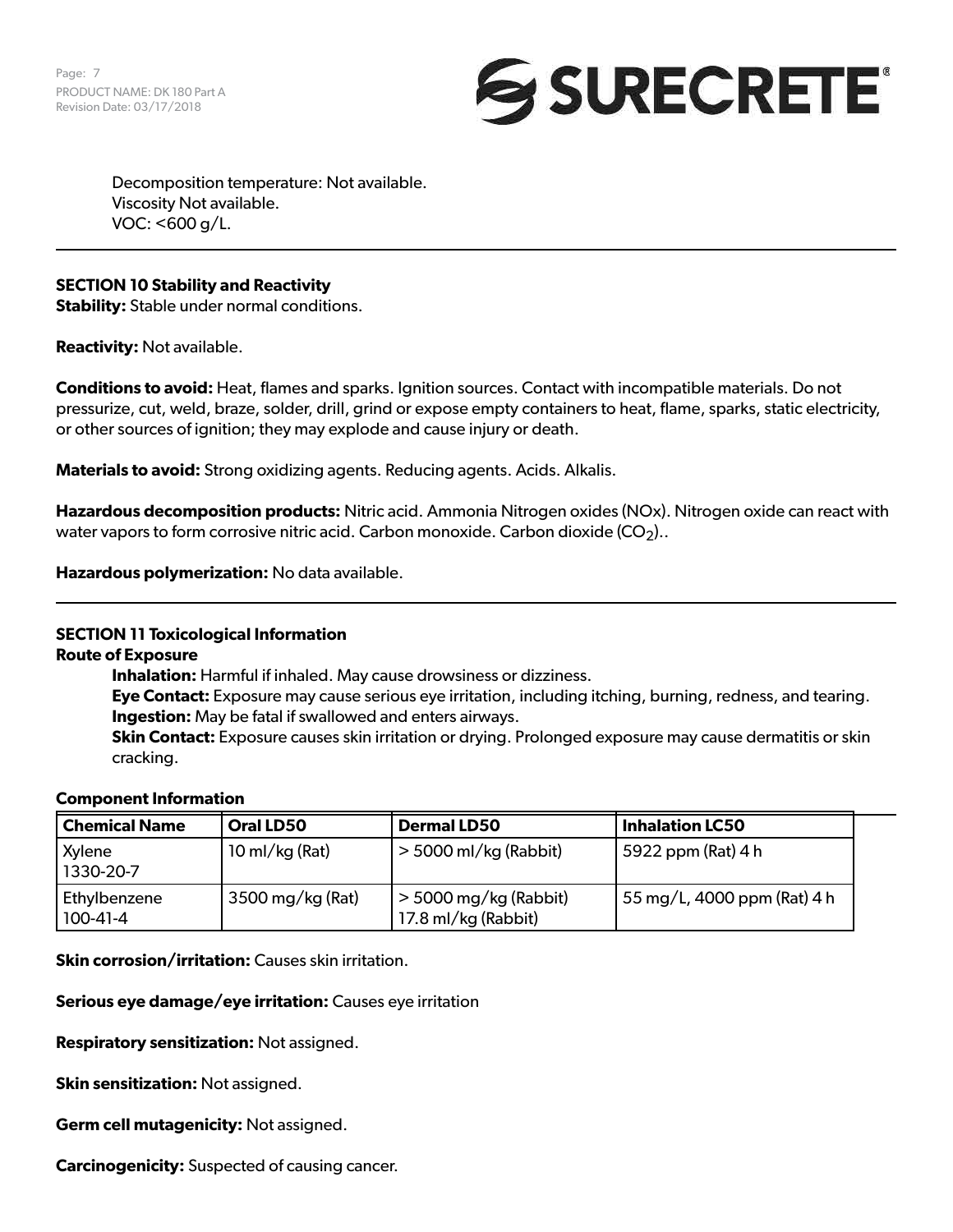

**Reproductive toxicity:** Not assigned.

**Specific target organ toxicity single exposure:** May cause drowsiness or dizziness.

**Specific target organ toxicity repeated exposure:** Not assigned.

**Aspiration hazard:** May be fatal if swallowed and enters airways.

**Chronic effects:** Contains organic solvents which in case of overexposure may depress the central nervous system causing dizziness and intoxication.

# **SECTION 12 Ecological Information**

**Eco toxicity:** Toxic to aquatic life with long-lasting effects.

#### **Toxicity to Fish**

| <b>Chemical Name</b> | <b>CAS No</b> | <b>Species</b>      | $LC50$ (mg/L) | <b>Exposure (Method)</b> |
|----------------------|---------------|---------------------|---------------|--------------------------|
| Xylene               | 1330-20-7     | Pimephales promelas | 13.40         | 96 h (flow-through)      |
|                      |               | Pimephales promelas | 23.53-29.97   | 96 h (static)            |
|                      |               | Oncorhynchus mykiss | 2.66-4.09     | 96 h                     |
|                      |               | Lepomis macrochirus | 19.00         | 96 h                     |
|                      |               | Lepomis macrochirus | 13.10-16.50   | 96 h (flow-through)      |
|                      |               | Lepomis macrochirus | $7.71 - 9.59$ | 96 h (static)            |
|                      |               | Poecilia reticulata | 30.26-40.75   | 96 h (static)            |
| Ethylbenzene         | $100-41-4$    | Oncorhynchus mykiss | 4             | 96 h                     |

#### **Toxicity to Algae/Aquatic Plants, Microorganisms and Crustacea**

| <b>Chemical Name</b> | <b>CAS No</b>  | Algae/aquatic plants<br><b>EC50</b>               | <b>Microorganisms</b><br><b>EC50</b> | <b>Crustacea EC50</b>                                                         |
|----------------------|----------------|---------------------------------------------------|--------------------------------------|-------------------------------------------------------------------------------|
| Xylene               | 1330-20-7      | Pseudokirchneriella sub-<br>capitata 72 mg/L 14 d | 0.0084 mg/L 24 h                     | Daphnia magna<br>3.82 mg/L 48 h<br><b>Gammarus lacustris</b><br>0.6 mg/L 48 h |
| Ethylbenzene         | $100 - 41 - 4$ | No data available                                 | No data available                    | Daphnia magna<br>1-4 mg/L 48 h                                                |

**Persistence and degradability:** No data available.

**Bio accumulative potential:** No data available.

#### **Mobility**

| <b>Chemical Name</b> | CAS No                | <b>Partition Coefficient (log POW)</b> |
|----------------------|-----------------------|----------------------------------------|
| <b>Xylene</b>        | 1330-20-7   2.77-3.15 |                                        |
| Ethylbenzene         | $100-41-4$            | 3.15                                   |

**Other adverse effects:** None known.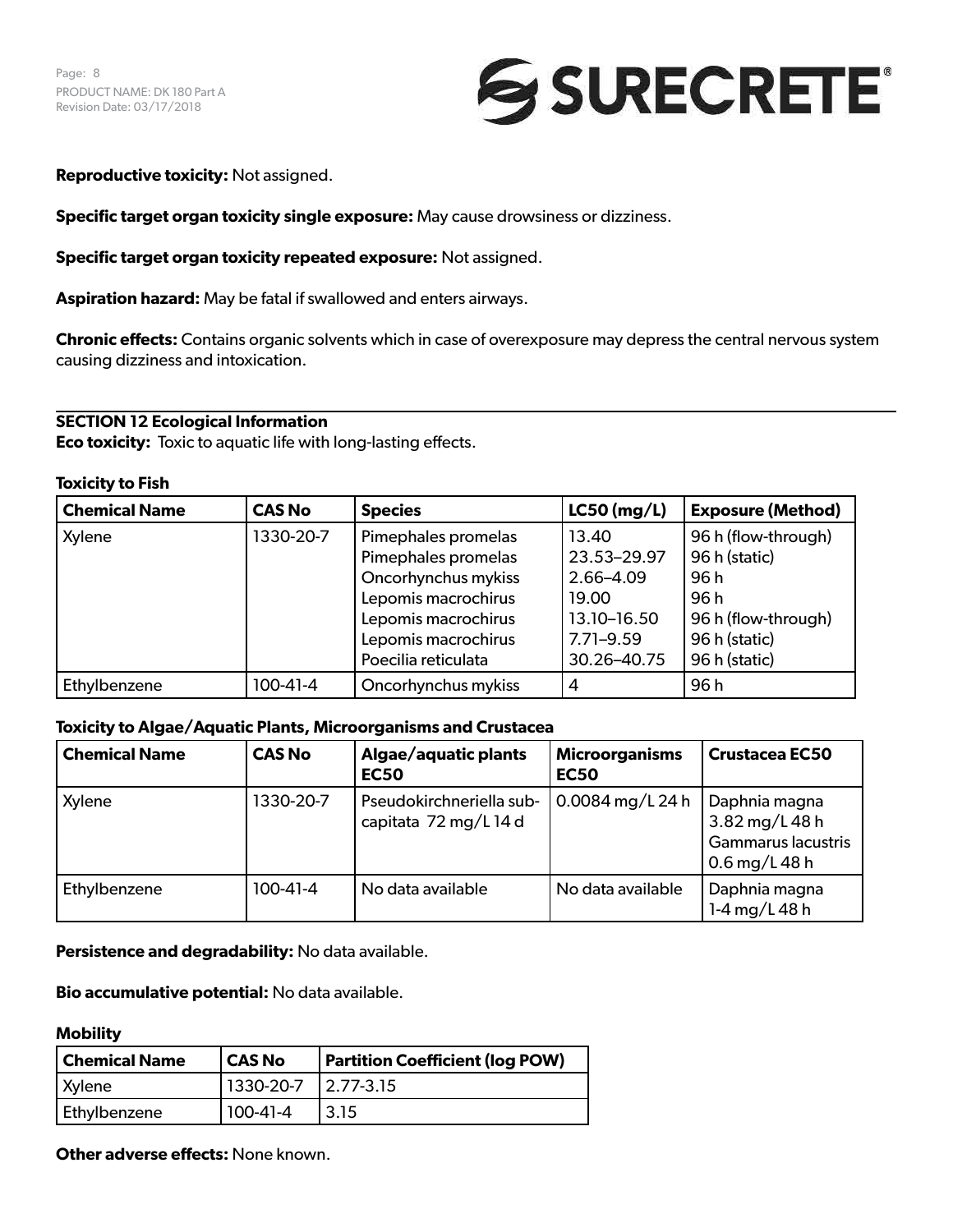Page: 9 PRODUCT NAME: DK 180 Part A Revision Date: 03/17/2018



# **SECTION 13 Disposal Considerations**

**Disposal instructions:** Dispose in accordance with all applicable regulations. This material and its container must be disposed of as hazardous waste. Dispose of this material and its container to hazardous or special waste collection point. Incinerate the material under controlled conditions in an approved incinerator. Do not allow this material to drain into sewers/water supplies. Do not contaminate ponds, waterways or ditches with chemical or used container.

**Local disposal regulations:** Dispose of in accordance with local regulations.

**Hazardous waste code:** D001 / Waste Flammable material with a flash point <140 °F. U239 / Waste xylene

**Waste from residues / unused products:** Dispose in accordance with all applicable regulations.

**Contaminated packaging:** Since emptied containers may retain product residue, follow label warnings even after container is emptied.

| Chemical Name  | <b>CAS No</b> | <b>RCRA Listing</b> | <b>RCRA Basis for Listing</b> |
|----------------|---------------|---------------------|-------------------------------|
| Xylene         | 1330-20-7     | 11239               | Included in waste stream F039 |
| Benzene        | $71-43-2$     | U <sub>2</sub> 19   |                               |
| <b>Toluene</b> | 108-88-3      | U220                |                               |

**State of California:** This product contains substances that are listed with the state of California as hazardous wastes.

| <b>Chemical Name</b> | <b>CAS</b> | California Hazardous Waste Status |
|----------------------|------------|-----------------------------------|
| Xylene               | 1330-20-7  | l Toxic, Ignitable                |

# **Section 14 Transport Information**

**DOT**

**UN number:** UN1307 **UN proper shipping name:** Xylene solution **Class:** 3 **Packing group:** III **Special precautions for user:** Not available.

# **IATA**

**UN number:** UN1307 **UN proper shipping name:** Xylene solution **Class:** 3 **Packing group:** III **Environmental hazards:** No. **ERG Code:** 3L **Special precautions for user:** Not available.

# **IMDG**

**UN number:** UN1307 **UN proper shipping name:** Xylene solution **Class:** 3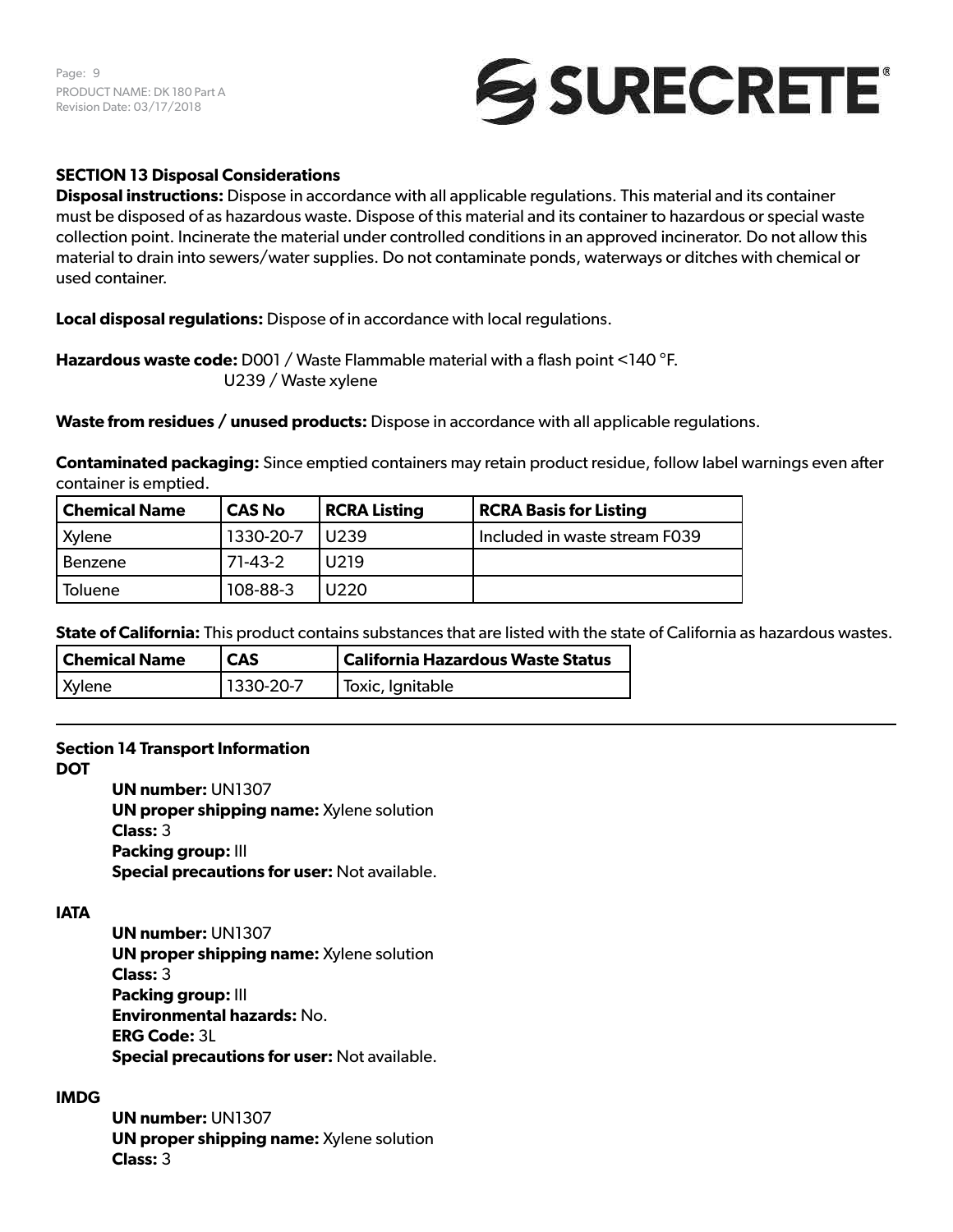Page: 10 PRODUCT NAME: DK 180 Part A Revision Date: 03/17/2018



**Packing group:** III **Environmental hazards Marine pollutant:** No. **EmS:** F-E, S-D **Special precautions for user:** Not available.

# **SECTION 15 Regulatory Information**

**US federal regulations:** This product is hazardous according to OSHA 29 CFR 1910.1200. All components are on the U.S. EPA TSCA Inventory List.

#### **TSCA Section 12(b) Export Notification (40 CFR 707, Subpt. D):** Not regulated.

#### **OSHA Specifically Regulated Substances (29 CFR 1910.1001-1050):**

Benzene [as part of xylene] (CAS 71-43-2) Cancer, Central nervous system, Blood, Aspiration, Skin, Eye, Respiratory tract irritation, **Flammability** 

#### **CERCLA Hazardous Substance List (40 CFR 302.4):**

Xylene (CAS 1330-20-7) listed Ethylbenzene (CAS 100-41-4) listed

#### **Superfund Amendments and Reauthorization Act of 1986 (SARA)**

**Hazard Categories:** Immediate Hazard - Yes Delayed Hazard - Yes Fire Hazard - Yes Pressure Hazard - No Reactivity Hazard - No **SARA 302 Extremely hazardous substance:** Not listed. **SARA 311/312 Hazardous chemical:** No. **SARA 313 (TRI reporting):** Xylene CAS 1330-20-7 Ethylbenzene (CAS 100-41-4)

**Clean Air Act (CAA) Section 112 Hazardous Air Pollutants (HAPs) List:** Xylene (CAS 1330-20-7) Ethylbenzene (CAS 100-41-4) **Clean Air Act (CAA) Section 112(r) Accidental Release Prevention (40 CFR 68.130):** Not regulated.

**Clean Water Act (CWA) Section 112(r) (40 CFR68.130):** Hazardous substance, Priority and Toxic pollutant. **Safe Drinking Water Act (SDWA):** 0 mg/l 0.005 mg/l

#### **US state regulations**

# **US. Massachusetts RTK - Substance List:**

Xylene (CAS 1330-20-7) Benzene (CAS 71-43-2) Ethylbenzene (CAS 100-41-4)

**US. New Jersey Worker and Community Right-to-Know Act:**